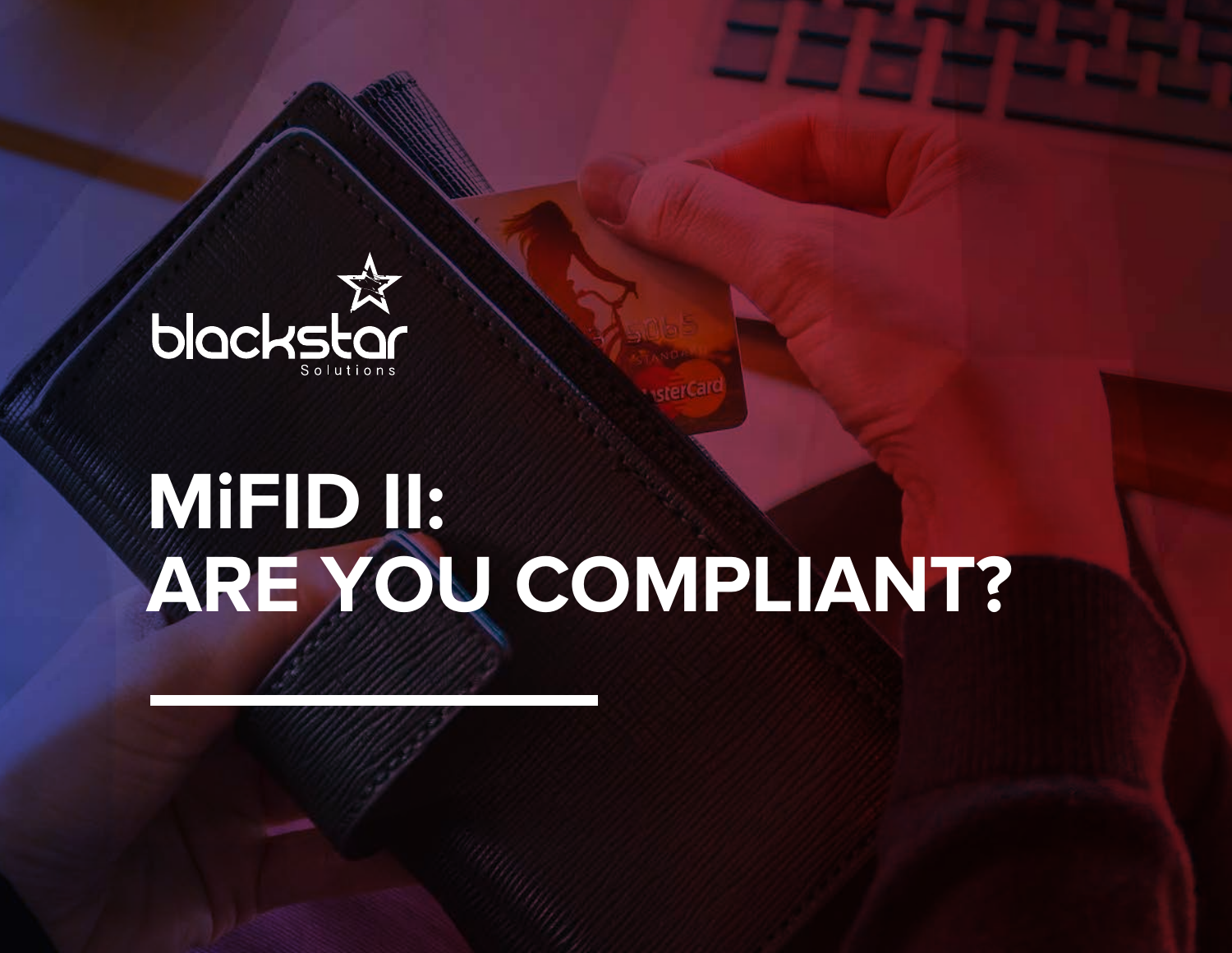MiFID II focusses additionally on the buy side of transactions and places new obligations on organisations to further document when and how their transactions take place, looking at the framework of trading venues/structures in which financial instruments are traded.

With substantial penalties promised for non-compliance with key areas of the legislation, including call recording, it's clear that the changes can't be ignored.

The importance of the regulation to all kinds of financial businesses is not in doubt, neither is the impact its implementation will have on the industry. The question comes when we look at how companies are making their compliance investment work. Looking at where they choose to prioritise capital and the types of systems they put in place will determine how they perform in the years to come.

So, how can your company turn the need for compliance into an opportunity to use the data collected into a powerful tool for your business to function even more effectively?

#### **Heres how....**

7

### **OVERVIEW**

| <b>Current readiness</b>            | Р3          |
|-------------------------------------|-------------|
| <b>Recording - what's required?</b> | <u>  P4</u> |
| <b>Key considerations when</b>      |             |
| choosing a recording supplier IP6   |             |
| <b>Beyond compliance</b>            | IP7         |
| What makes us different?            | <b>IP9</b>  |
| <b>Our process</b>                  | l P10       |

**eBook:** MiFID II: ARE YOU COMPLIANT?

blackstar i ly/ lt/ lin/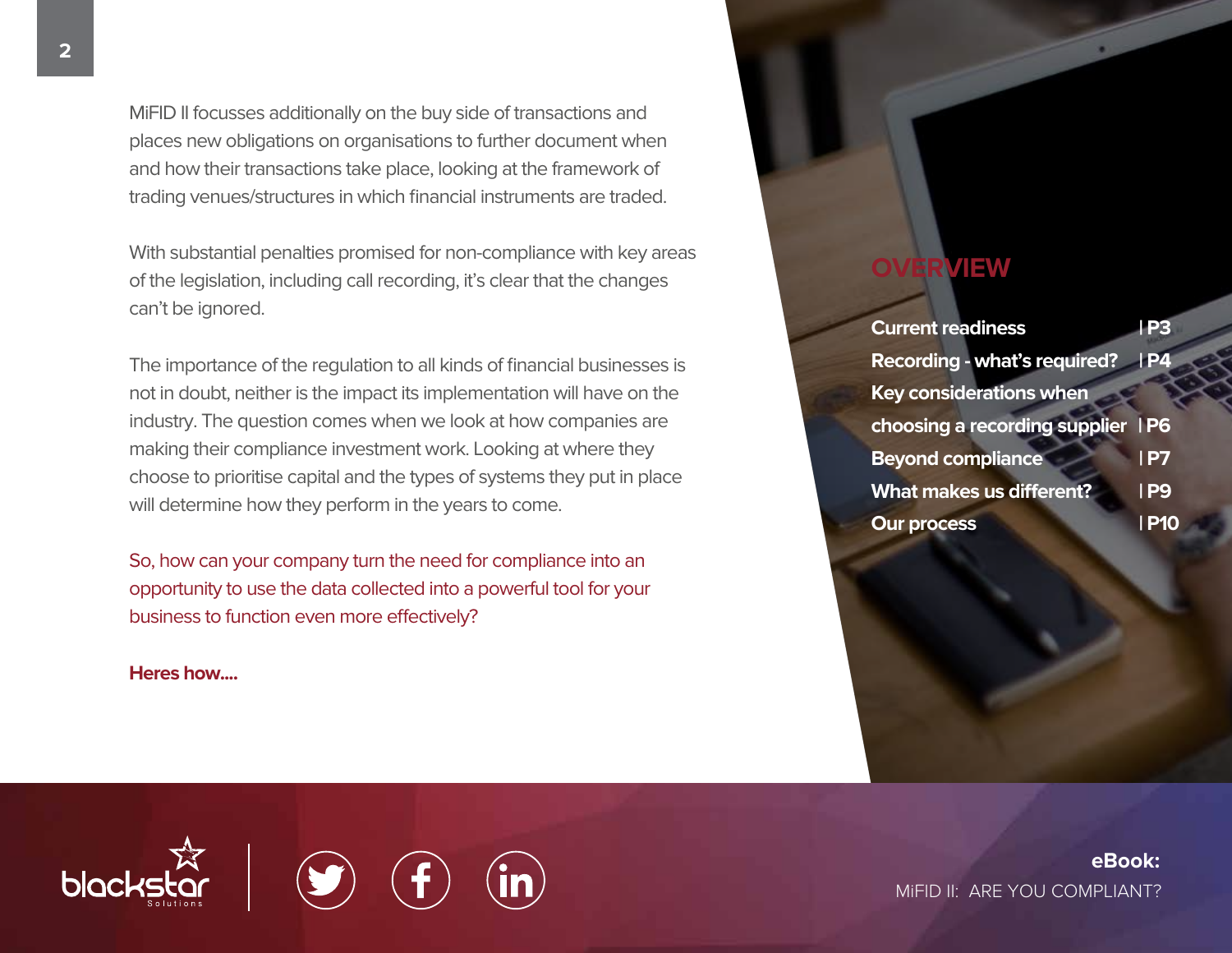### **CURRENT READINESS**

MiFID II has a number of key objectives comprising:

- **Increased investor protection**
- 2 Alignment of regulation across the EU in certain areas
- **3** Increased competition across the financial markets
- 4 Introduction of reinforced supervisory powers

To meet these aims, MiFID II contains a broad range of complex provisions. These include:

#### **Protection for investors**

MiFID II aims to introduce significant controls to avoid conflicts of interest that encourage greater transparency before and after sales take place and to prohibit commissions payable in respect of investment advice and portfolio management.

#### **Business procedures**

MiFID II provides for increased powers of supervision, coordinated with the European Securities and Markets Authority (ESMA). This means that interventions will be permitted on both a pre and post execution basis, with wider general powers to oversee governance processes and to intervene where deemed necessary.

#### **Organisational implications**

MiFID II further emphasises the importance of compliance, audit and risk management functions, in production and marketing of new financial instruments, reporting and conflicts of interest. Measures to prioritise the interests of clients and the integrity of the financial markets see more robust requirements for management functions.



**1 in 3 financial services professionals surveyed\* didn't feel prepared for MiFID implementation**

\*The study was conducted by Red Box Recorders in partnership with Censuswide research agency speaking to a sample of 100 IT decision makers and senior compliance managers across the UK







**eBook:** MiFID II: ARE YOU COMPLIANT?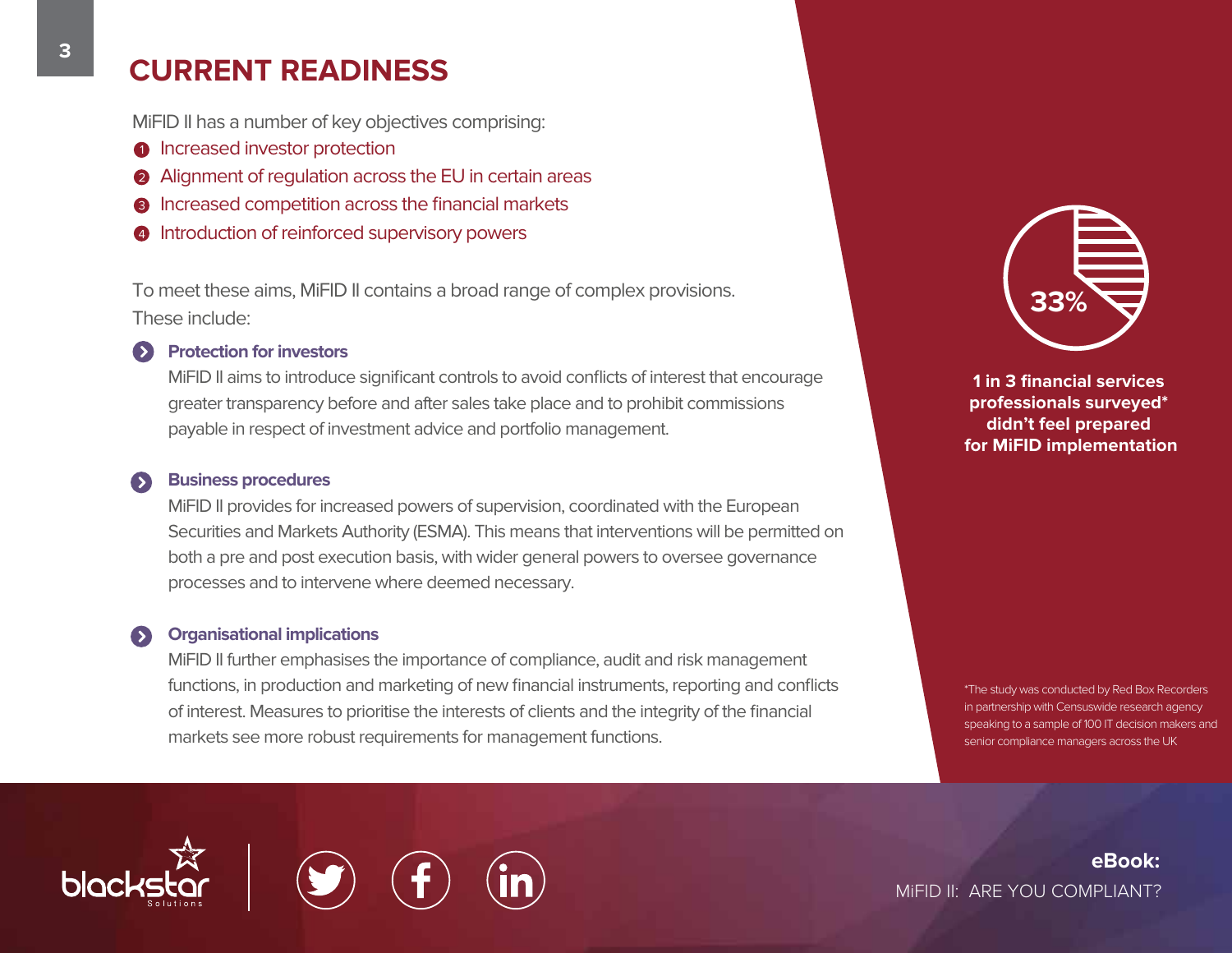**1 in 13 surveyed\* currently have no systems in place to record and capture their communications**

### **<sup>4</sup> RECORDING: WHAT'S REQUIRED?**

MiFID II gives direction on the recording and storage of communications laying out the obligations for financial services organisations to ensure their compliance with the regulations.

### **WHAT THIS ACTUALLY MEANS FOR RECORDING**

### **RECORDING**



Investment firms must arrange for records to be kept of all services, activities and transactions undertaken including recordings of telephone or electronic communications.

Such telephone conversations and electronic communications shall also include those that are intended to result in transactions.

### **STORAGE**



The records kept must be provided to the client involved upon request and shall be kept in a durable medium for a period of five years and, where requested by the competent authority, for a period of up to seven years.

**blac** 



**eBook:** MIFID II: ARE YOU COMPLIANT?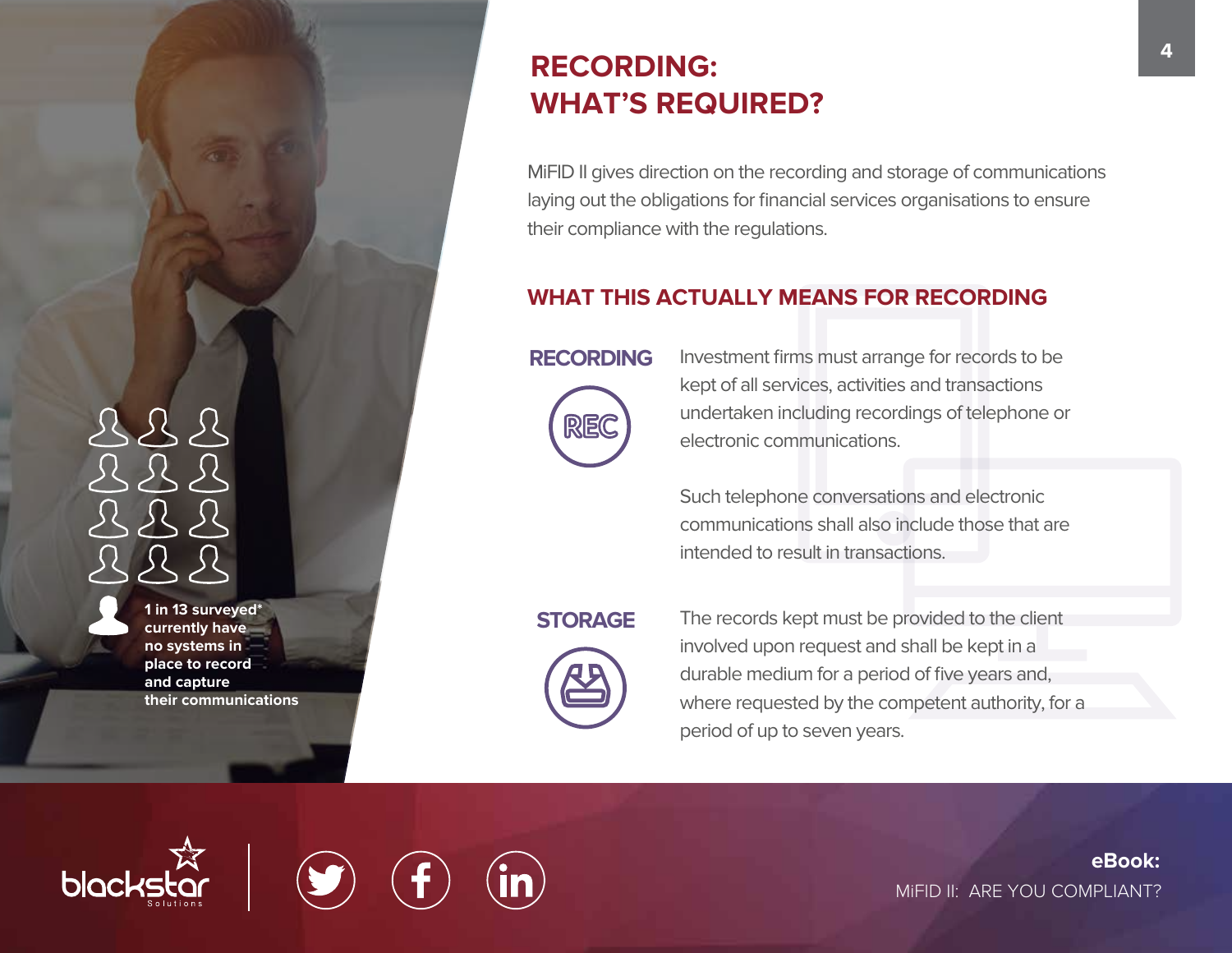

### **RETRIEVAL**



The records shall be retained in such form allowing reconstruction of each key stage of the transaction. It must be ensured that records can't be manipulated or altered. Organisations must also ensure data allows IT or any other efficient exploitation when the analysis of the data cannot be easily carried out due to the volume and the nature of the data.

### **MONITORING**



The monitoring of records of relevant telephone conversations and electronic communications is necessary to assist the firm in ensuring that it is meeting the recording requirements and also adhering to its wider regulatory obligations under MiFID II including the deterrence and detection of market abuse.

### **REVIEWING**



The monitoring should be conducted regularly and when necessary on an ad-hoc basis. Due regard should also be given to any emerging risks.

**5**

**eBook:** MIFID II: ARE YOU COMPLIANT?





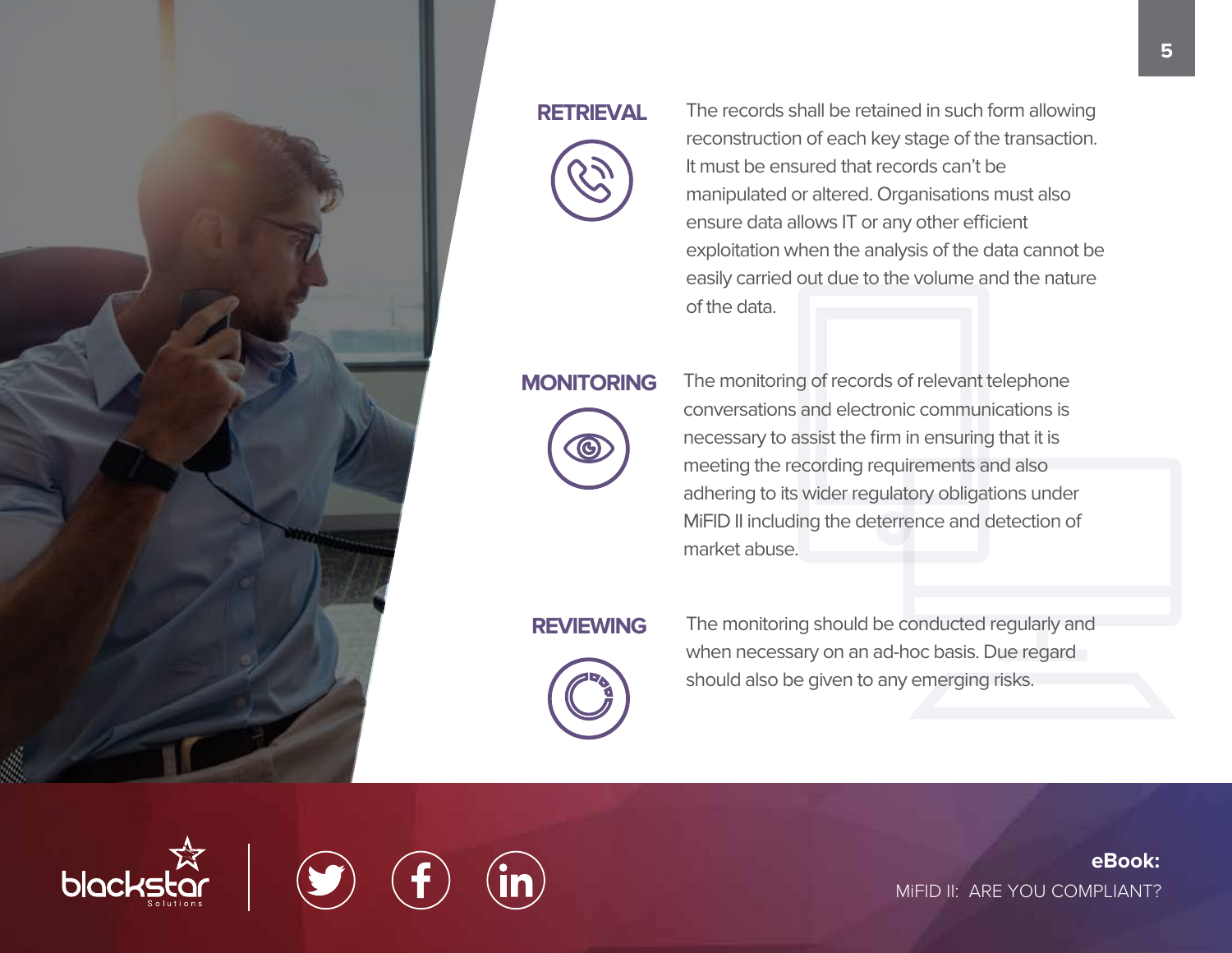# **KEY CONSIDERATIONS WHEN CHOOSING A RECORDING SUPPLIER**

With these key obligations of the directive established it is crucial that financial services institutions pay close attention to how MiFID II will actually affect the day to day running of their business and how they will ensure that the rollout of a communications recording solution is not only a simple process, but also reliable.

**Click here to find out more**

**eBook:** http://bit.ly/Blackstart.com/bit.ly/Blackstart.com/bit.ly/Blackstart/Blackstart/Blackstart/Blackstart/Blackstart/Blackstart/Blackstart/Blackstart/Blackstart/Blackstart/Blackstart/Blackstart/Blackstart/Blackstart/Blackstart





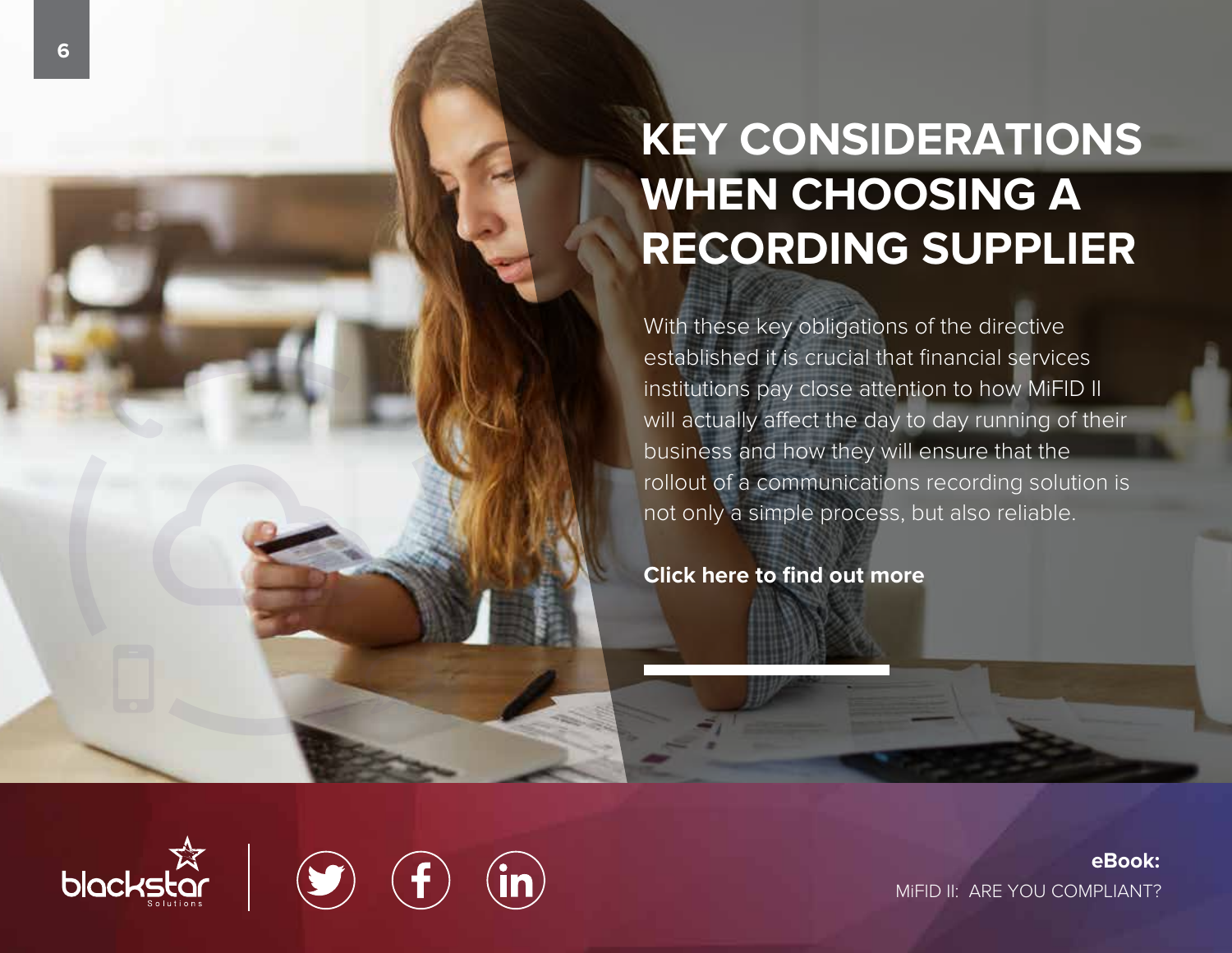### **BEYOND COMPLIANCE**

The main driver for implementing the changes that are contained in the MiFID II legislation is to ensure compliance but it doesn't have to be seen purely through the lens of obligation.

Many businesses are already taking the chance to look at how they can turn their compliance investment into an opportunity by:

- ensuring they take this time to bring their systems up to date with the latest  $\blacktriangleright$ developments and beyond
- **EX** looking at how they can use the data they are collecting to help run their businesses more effectively and better serve their clients

Technology such as transcription generates large structured data sets full of insight that would traditionally only have been accessible by listening, which is time and resource heavy. Transcribed call data can improve how organisations meet the MiFID II regulations by increasing the number of calls audited and speeding up the process of reconstruction, however it also provides a consolidated data set that can be utilised for highly valuable business intelligence.



**Over half of individuals surveyed\* have extensive plans to invest in technology and infrastructure to meet compliance**

8 **eBook:** MIFID II: ARE YOU COMPLIANT?



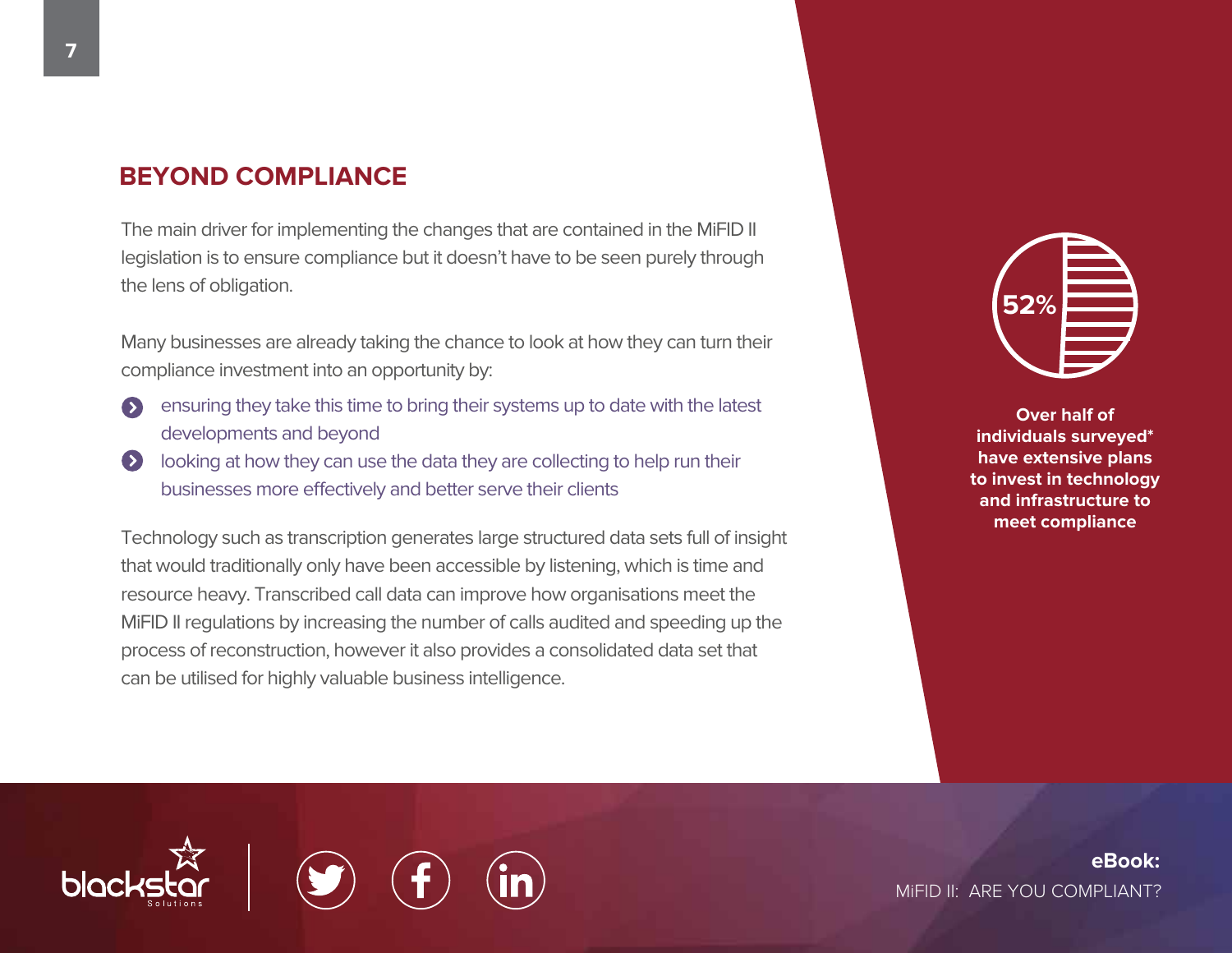# **THE TIME TO ACT IS NOW**

Our industry leading systems allow you to integrate with global compliance archiving and analytics platforms through our partners, allowing you to unlock the insight in your data.

Businesses need to consider what data will help them to operate more effectively. What are the kinds of information that will help them to not only flag issues and deal with them effectively, but also to evolve the way they work as an organisation to stop problems before they arise.

By turning the compliance requirement into an opportunity to transform your communication systems and leverage valuable data insight, MiFID II becomes a chance to drastically improve the way financial services organisations around the globe operate.

7 blackstar i (bit.ly/Blackstar



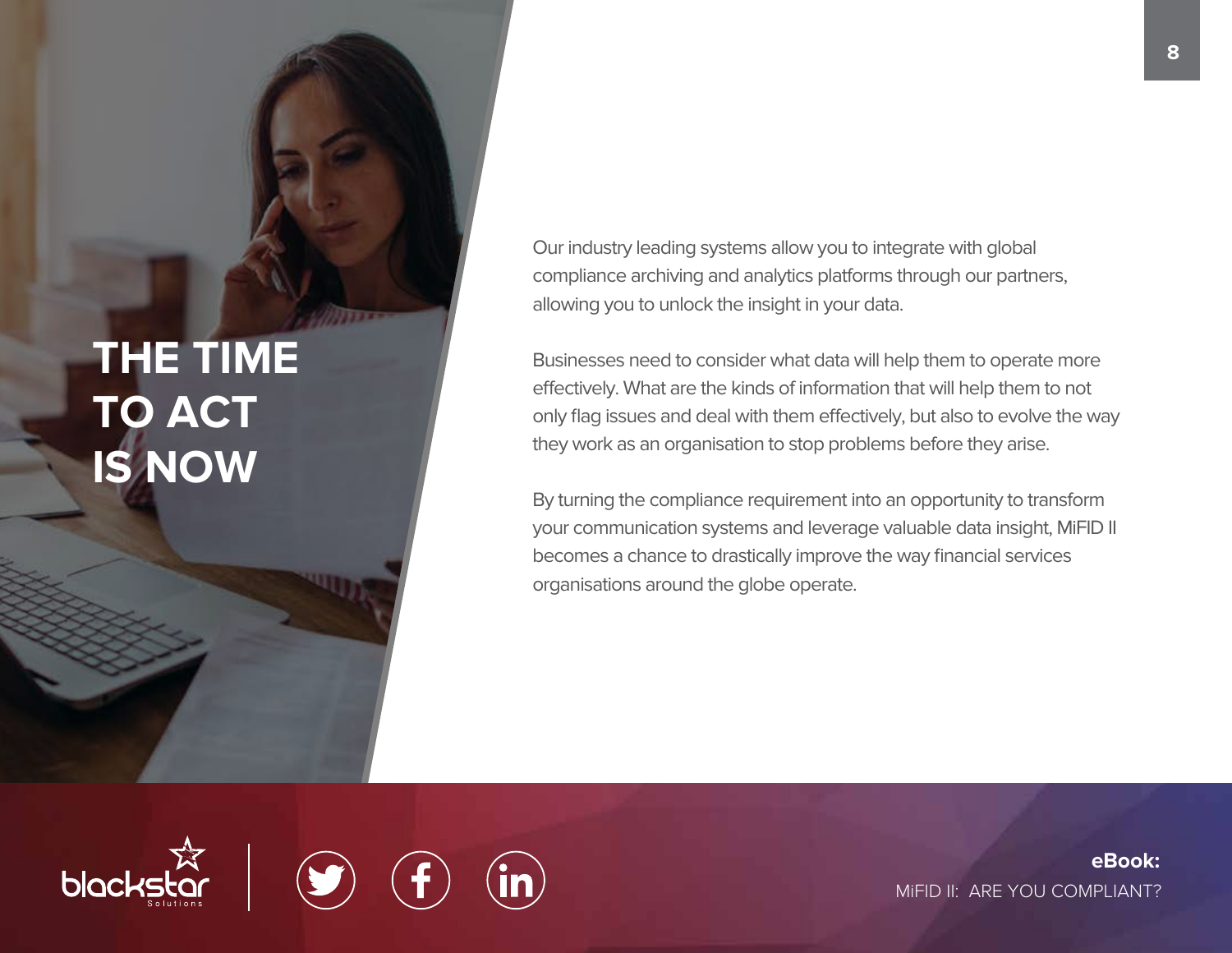### **WHAT MAKES US DIFFERENT**



### **Compliance**

We understand the regulatory landscape and can ensure you meet these requirements

### $\overline{\mathbf{N}}$

### **Capture everything**

Back office, front office and mobile

### **K**

### **Seamless integration**

With leading archiving and analytics solutions



 $\overline{\mathbf{N}}$ 

7

### **Highly accurate transcriptions**

Audit 100% of call and tap into the consolidated data for insight, fraud detection and risk management

### **Simple and quick**

We can manage the entire process to deliver compliance to you within six weeks

#### **Assured recordings K**

Our experience and platform availability means we

can be entrusted to deliver for you with 99.999% assured recordings



### **Risk reduction**

Our products reduce the risk of disruption to your business



### **Future proofed**

Our systems are designed to evolve and adapt to future developments to reduce your ongoing investment